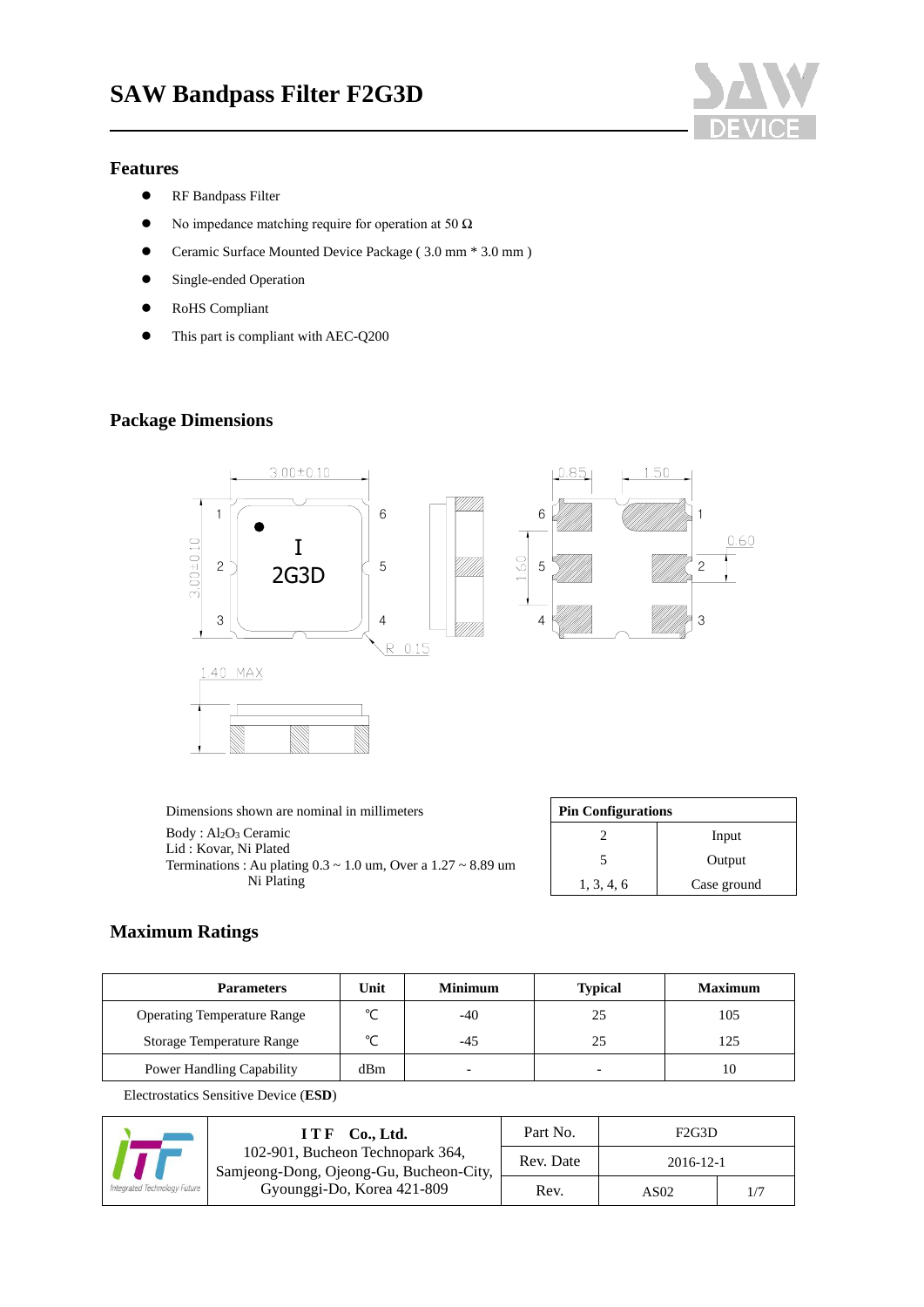

### **Specifications (Room Temperature : +25**℃**)**

Fc = 2332.5 MHz

| Room Temperature : +25°C                                                                                                                  | Minimum                    | Typical                    | Maximum | Unit     |
|-------------------------------------------------------------------------------------------------------------------------------------------|----------------------------|----------------------------|---------|----------|
| Center Frequency (Fc)                                                                                                                     |                            | 2332.5                     |         | MHz      |
| Insertion Loss ( $2320 \sim 2345$ MHz)                                                                                                    |                            | 0.6                        | 1.2     | dB       |
| Amplitude Ripple ( $2320 \sim 2345 \text{ MHz}$ )                                                                                         |                            | 0.3                        | 0.8     | $dB$ p-p |
| VSWR ( $2320 \sim 2345$ MHz)                                                                                                              |                            | 1.5                        | 2.0     |          |
| Attenuation<br>$0.3 \sim 2085 \text{ MHz}$<br>$2097 \sim 2235 \text{ MHz}$<br>@ 2100 MHz<br>$2235 \approx 2256 \text{ MHz}$<br>@ 2400 MHz | 20<br>25<br>30<br>10<br>20 | 25<br>35<br>40<br>20<br>33 |         | dB       |
| Input/Output Impedance                                                                                                                    |                            | 50                         |         | Ohms     |

| Operating Temperature : -40 $\degree$ C ~ +105 $\degree$ C | Minimum | Typical | Maximum | Unit            |
|------------------------------------------------------------|---------|---------|---------|-----------------|
| Center Frequency (Fc)                                      |         | 2332.5  |         | MH <sub>z</sub> |
| Insertion Loss ( $2320 \sim 2345 \text{ MHz}$ )            |         | 0.6     | 1.5     | dB              |
| Amplitude Ripple ( $2320 \sim 2345 \text{ MHz}$ )          |         | 0.3     | 1.2     | $dB$ p-p        |
| VSWR ( $2320 \sim 2345$ MHz)                               |         | 1.5     | 2.6     |                 |
| Input/Output Impedance                                     |         | 50      |         | Ohms            |

**Notes :**

1) All specifications are based on the matching schematic shown below, measured by Agilent Network analyzer and

full 2 port calibration.

2) Electrical margin has been built into the design to account for the variations due to temperature drift and manufacturing tolerances

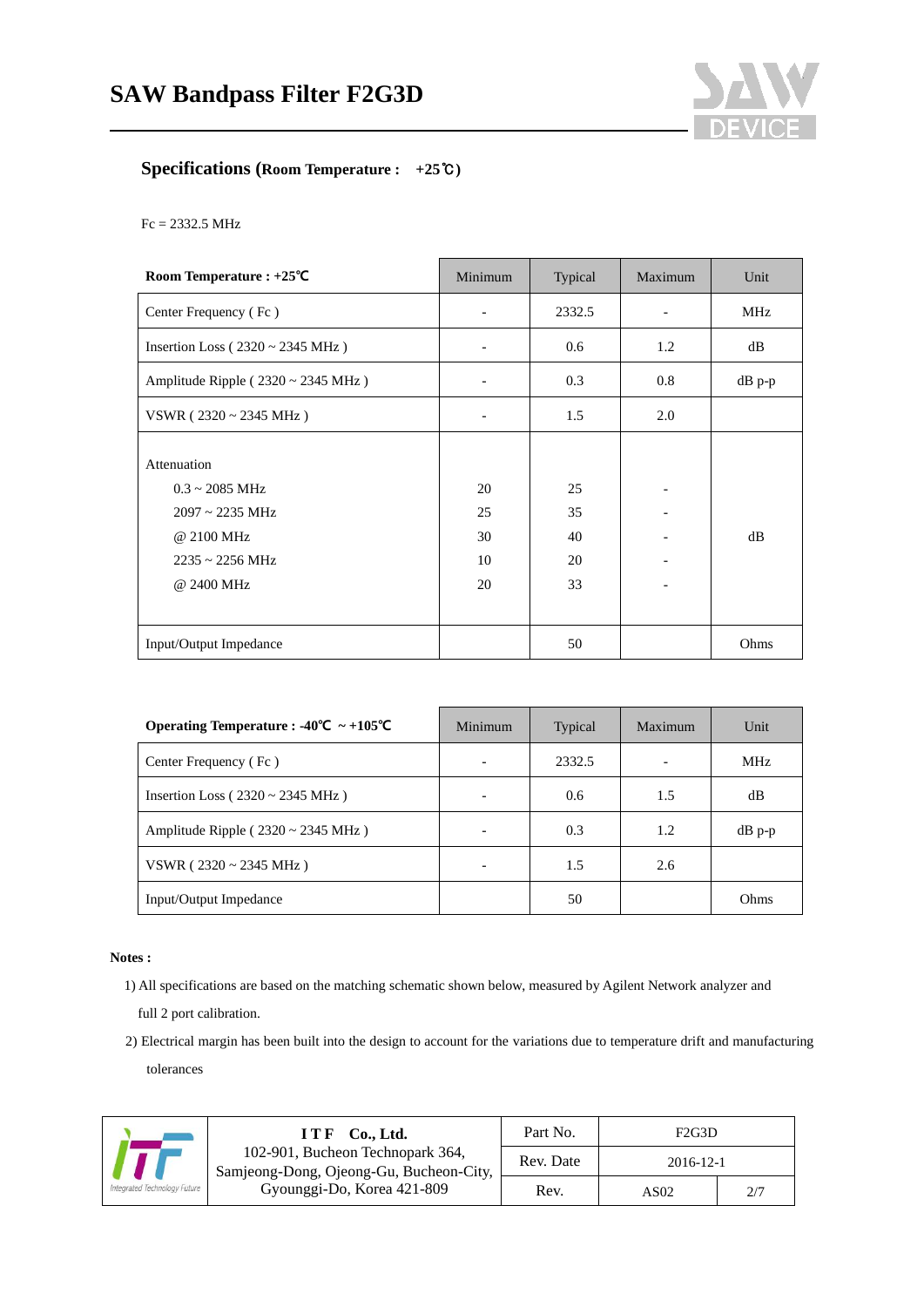

# **Matching Schematic**

( Actual matching values may vary due to PCB layout and parasitics )



# **Marking Configuration**

 $\bullet$ <sup>1)</sup>  $I<sup>2</sup>$ 

 $2G3D^{3}$ 

1) Pad Number 1 Index

2) Manufacturer name

3) Marking Number

\* Ink or Laser Marking available

| ITF Co., Ltd.<br>102-901, Bucheon Technopark 364,<br>Samjeong-Dong, Ojeong-Gu, Bucheon-City, |                            | Part No.  | F2G3D |     |
|----------------------------------------------------------------------------------------------|----------------------------|-----------|-------|-----|
|                                                                                              | Rev. Date                  | 2016-12-1 |       |     |
| Integrated Technology Future                                                                 | Gyounggi-Do, Korea 421-809 | Rev.      | AS02  | 3/7 |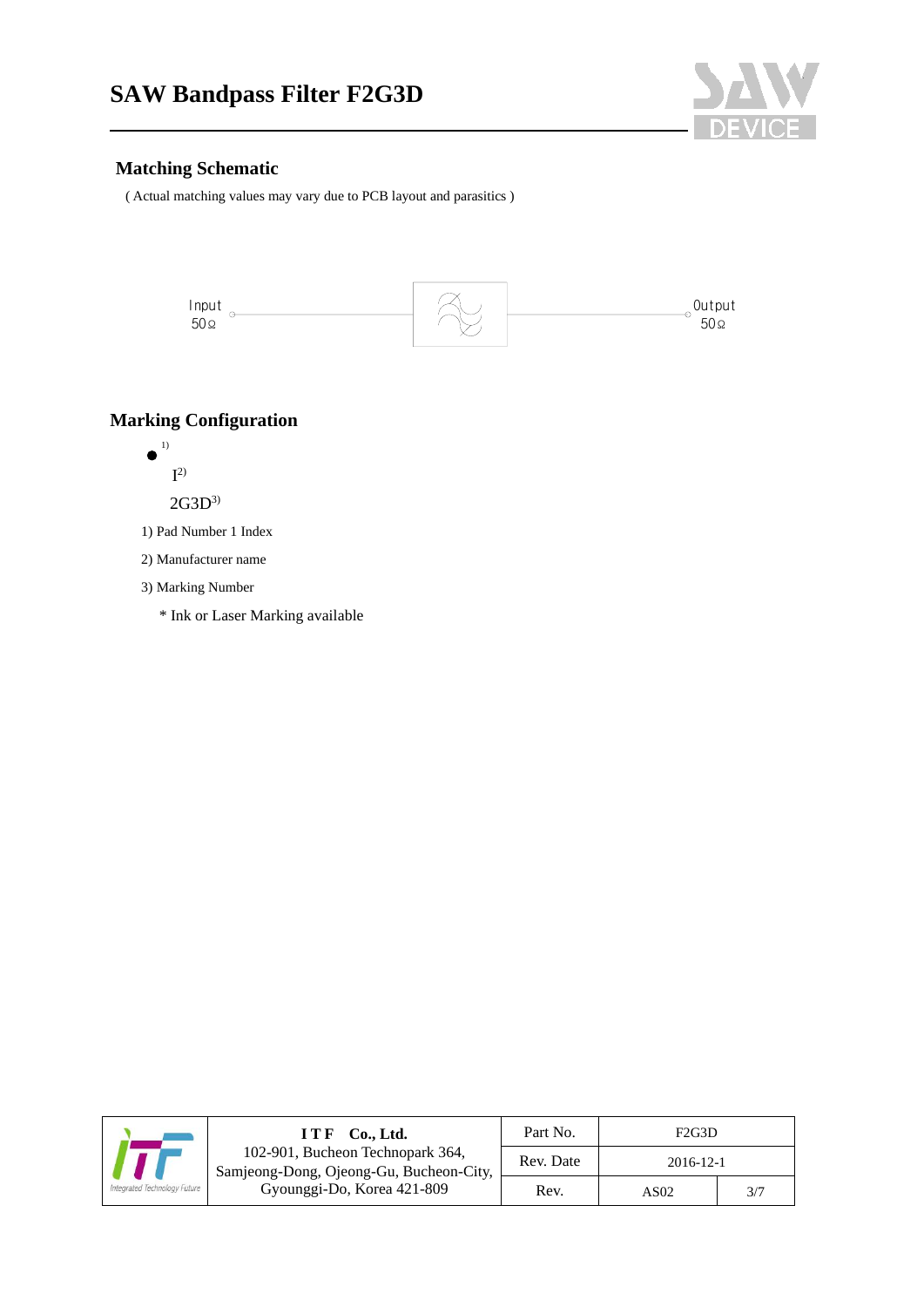

## **Typical Performance ( at 25**℃ **)**





| Integrated Technology Future | Co., Ltd.<br>I T F                                                                                        | Part No.  | F <sub>2</sub> G <sub>3</sub> D |     |
|------------------------------|-----------------------------------------------------------------------------------------------------------|-----------|---------------------------------|-----|
|                              | 102-901, Bucheon Technopark 364,<br>Samjeong-Dong, Ojeong-Gu, Bucheon-City,<br>Gyounggi-Do, Korea 421-809 | Rev. Date | 2016-12-1                       |     |
|                              |                                                                                                           | Rev.      | AS <sub>02</sub>                | 4/7 |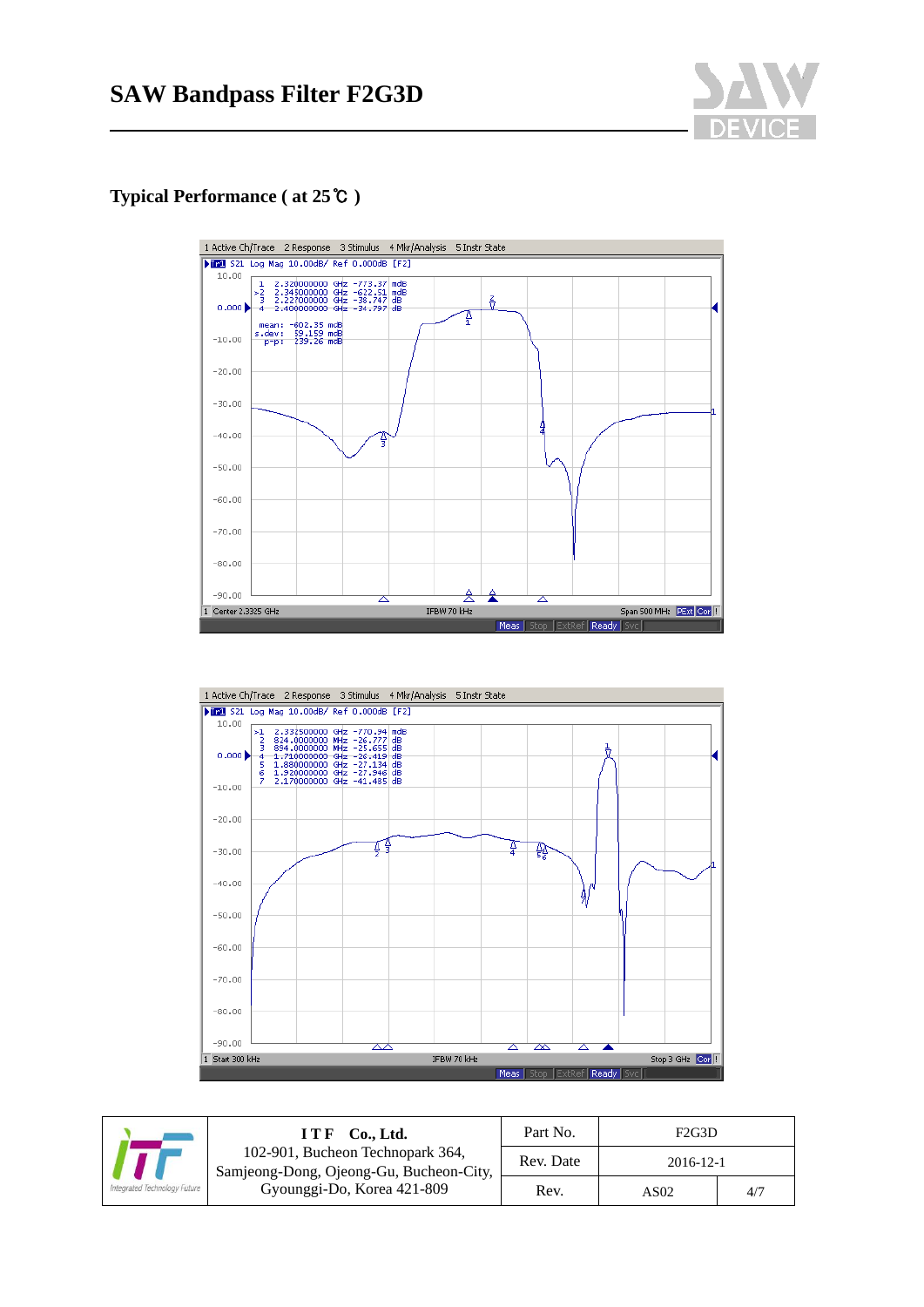







|                              | ITF Co., Ltd.<br>102-901, Bucheon Technopark 364,<br>Samjeong-Dong, Ojeong-Gu, Bucheon-City, | Part No.  | F <sub>2</sub> G <sub>3</sub> D |     |
|------------------------------|----------------------------------------------------------------------------------------------|-----------|---------------------------------|-----|
|                              |                                                                                              | Rev. Date | $2016 - 12 - 1$                 |     |
| Integrated Technology Future | Gyounggi-Do, Korea 421-809                                                                   | Rev.      | AS02                            | 5/7 |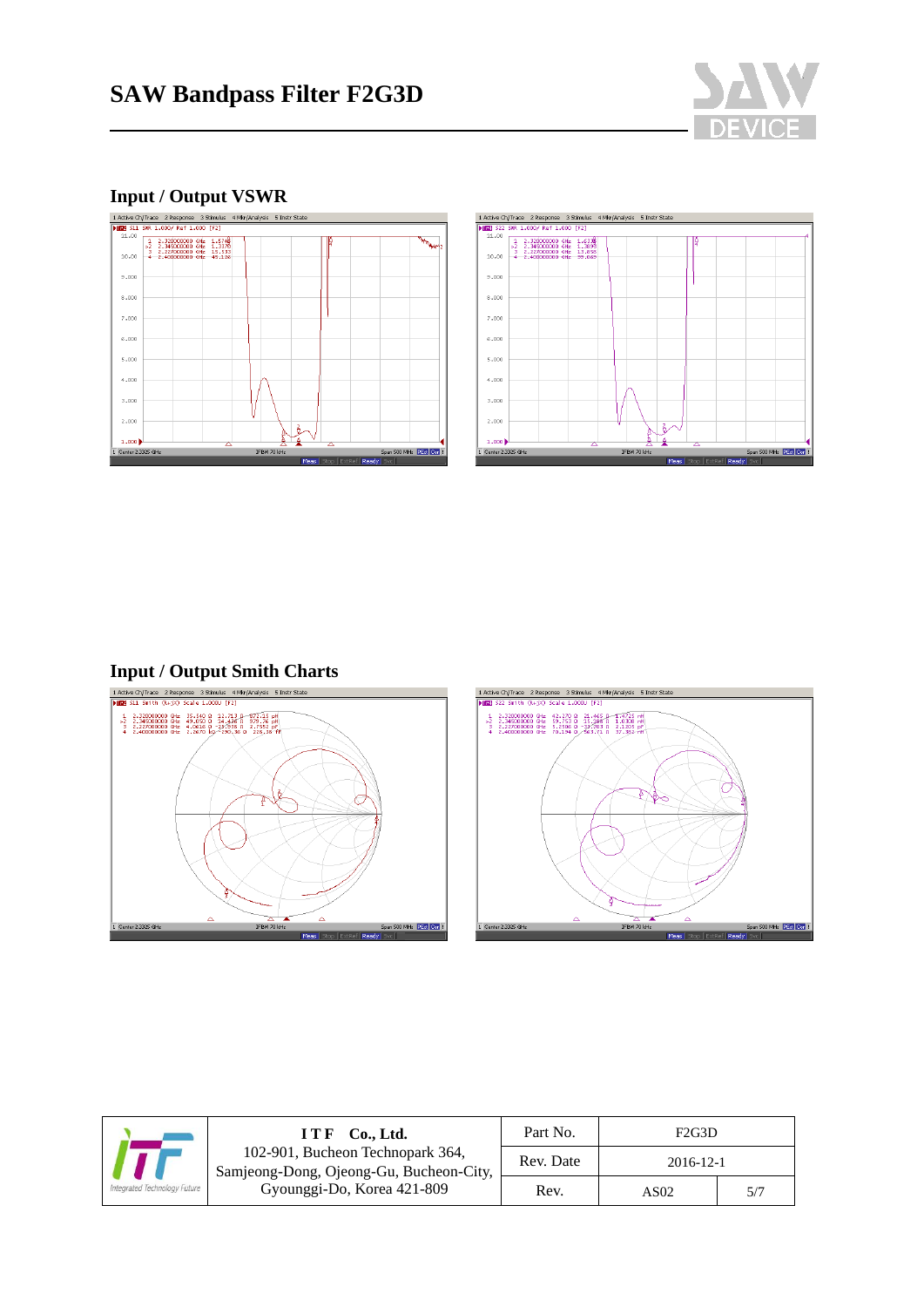

### **Packing Specifications**

- 1. Reeling Quantity : 3000 pcs / 13" reel ( or 1000 pcs / 7" reel )
- 2. Taping Structure : The tape shall be wound around the reel in the direction shown below.



# **Tape Specification**

1. Leader part and vacant position specification



2. Tensile strength of carrier tape



|                          | $I T F$ Co., Ltd.<br>102-901, Bucheon Technopark 364,<br>Samjeong-Dong, Ojeong-Gu, Bucheon-City,<br>Gyounggi-Do, Korea 421-809 | Part No.  | F <sub>2</sub> G <sub>3</sub> D |     |
|--------------------------|--------------------------------------------------------------------------------------------------------------------------------|-----------|---------------------------------|-----|
|                          |                                                                                                                                | Rev. Date | 2016-12-1                       |     |
| grated Technology Future |                                                                                                                                | Rev.      | AS02                            | 6/7 |